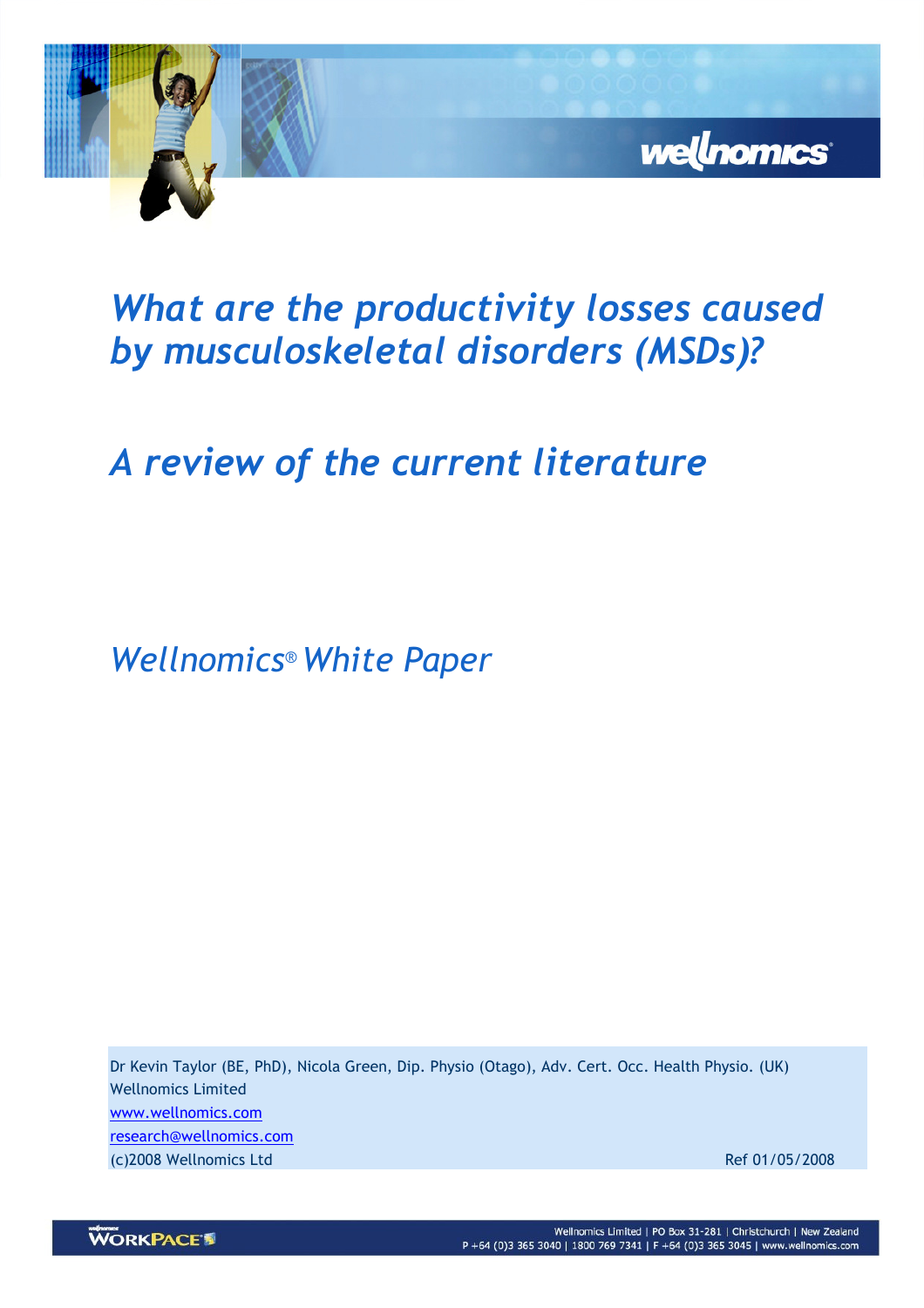

# **Introduction**

Whilst the etiology and the risk factors for musculoskeletal discomfort and disorders in computer users has been well studied over the last two decades and the risk factors that lead to the occurrence of symptoms are reasonably well understood $^{1,2,3,4,5,6}$ , the impact of discomfort or disorders on productivity has not been well studied. The main reason for the dearth of information in this specific area is that information regarding productivity is difficult to collect. Many intervention studies include a measure of productivity when comparing 'before' and 'after' states<sup>7</sup> but this does not provide information regarding changes in productivity from those workers experiencing discomfort.

The effect that discomfort or disorders has on productivity is likely to be of great interest to organisations from a business efficiency perspective. If an employee has a disorder or discomfort that is reducing their productivity then it is logical to assume that if the discomfort was improved in some way then their productivity would also improve. In addition, the risk factors that lead to decreased performance may not be the same as those that lead to the development of discomfort so better understanding of these factors could provide suggestions for interventions that decrease the impact of these disorders with improved cost-benefit outcomes for organisations.

A literature search was performed to identify peer reviewed journal articles that reported on some aspect of productivity with respect to musculoskeletal discomfort or disorders. Some studies have explored the area using sickness absence (SA) as a measure of productivity while some have used selfreport instruments and employer data.

### Studies using sickness absence

Ariëns et al (2002)<sup>8</sup> considered how physical and psychosocial factors of work influenced the amount of sickness absence taken by workers in mixed occupations due to neck pain. Physical load was measured through video analysis of neck position (flexion and rotation) and sitting time. The Job Content Questionnaire (JCQ) was used to gauge work-related psychosocial factors of quantitative job demands, skill discretion, decision authority, supervisor support and co-worker support. These variables were then compared against sickness absence that was attributed to neck pain from company records. The authors found that working with a forward bent neck (more than 20 degrees for more than 40 % of work time or more than 45 degrees for more than 5 % of work time) or rotated neck (more than 45 degrees for more than 25 % of work time) was related to sickness absence due to neck pain. They found that although prolonged sitting (more than 95 % of work time) was a risk factor for neck pain prolonged sitting at work was not related to sickness absence. This means that though neck pain is reported from prolonged sitting this does not cause workers to be absent from work. The analysis of the JCQ indicated that low decision authority and medium skill discretion are related to sickness absence. The authors conclude

'The results of our study therefore imply that both adequate workstation design to optimize neck position and organizational changes to increase decision latitude and decrease demands will contribute to the prevention of sickness absence due to neck pain'. p 229

IJzelenburg and colleagues (2004) $^9$  questioned a group of laundry and dry cleaning workers about their work conditions, musculoskeletal complaints and sickness absence. The JCQ was used to evaluate psychosocial work conditions and the Standardized Nordic Questionnaire used to assess musculoskeletal problems and absence from work due to these problems. They found that females reported being absent twice as often as males due to upper extremity problems and immigrants were absent more than those born in the study country. For low back pain, females had less sickness absence than males and immigrants were absent more due to low back pain than those born in the study country. There was decreased risk for upper extremity pain and associated sickness absence for those who were active in sports and a greater risk for those with low job satisfaction though this did not impact on sickness absence. These results concur that both physical and psychosocial factors influence discomfort, disorders and sickness absence.

It has been argued that sickness absence is not an accurate expression of productivity, particularly amongst computer users, since many people experience discomfort and still attend work. This limits the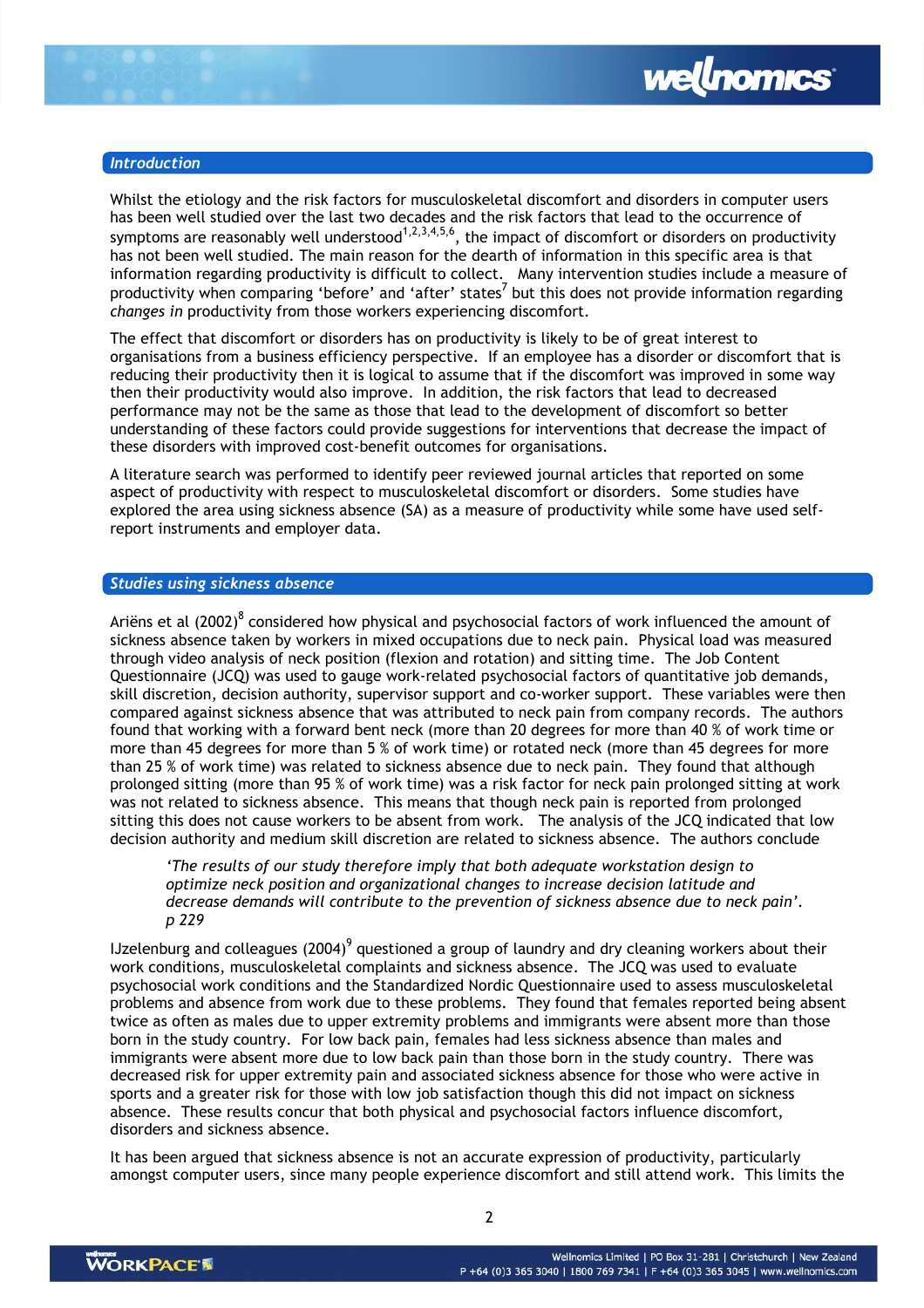

usefulness of sickness absence data to estimate the true cost of discomfort and disorders to an organisation. Do the symptoms that employees experience affect their performance when they remain present at work? Some authors have examined this potential productivity loss using self-report measures and employer information.

### Studies using self-report measures

Many computer users perform a wide variety of tasks which makes individual productivity difficult to measure. Hagberg et al<sup>x</sup> further explain

'Job relevant productivity cannot be accurately expressed by simple metrics such as keystrokes per minute, duration of telephone calls, or duration of computer use, since output is based on innovation, syntheses, and reflection.'

Another way to assess productivity is to have the employee rate and report their productivity. Hagberg et al (2002) assessed if self-reports of reduced productivity at work occurred in computer users due to musculoskeletal symptoms and the associations between this and workplace and individual factors. The data was gained through written questionnaires. The questions regarding productivity were qualitatively validated with interviews and found to be satisfactory. The results showed that 87 % of women and 76 % of men reported musculoskeletal symptoms. Of these 9.2 % and 11.2 % reported reduced productivity due to the symptoms, respectively. For 6.1 % of women and 8.3 % of men this reduced productivity did not involve sickness absence. The average self-reported reduction in productivity was 15 % for women and 13 % for men. Increased persistence of symptoms was a strong risk factor for reduced productivity. Other risk factors for reduced productivity due to symptoms were tasks of information searching, accounting work, and layout/graphic design. If three or more risk factors<sup>xi</sup> were present at the same time the chance of having reduced productivity was significantly high<sup>xii</sup>.

To estimate the economic impact for the employer the authors calculated that for a man or a woman in the study group the mean loss of productivity per month was 16.8 hours. Since reduced productivity without sick-leave was reported by 8.3 % of the men, this could be translated into 1.4 h lost per month per employee. The corresponding figure for women would be 1.0 h lost per month per employee. If salary and associated costs for employees are \$4,800 per month then

'... loss due to reduced productivity without sick leave can be estimated to be  $\frac{542}{1.4}$  h/160 h) x \$4800) per month per employee for male computer users. In a medium-sized company with 50 employees this will mean an additional cost of \$25,200 per year. This cost is "hidden" since it is not accounted for in the company's economic balancing procedures.' p 160

Van den Heuvel et al (2007)<sup>xiii</sup> investigated self-reported productivity loss amongst computer users with regular or prolonged neck/shoulder symptoms and hand/arm symptoms (n=654) in the preceding three months. They used questions to determine productivity changes due to neck/shoulder and hand/arm symptoms based on the questions used in the study discussed above. They also gathered information regarding pain intensity, physical activity in leisure time, working hours, mouse position, psychosocial load and over-commitment. Productivity loss was reported by a total of 8.6 % across the symptom areas but only 2.6 % reported productivity loss that was due to sickness absence. This means that only about one third of workers who report productivity loss due to musculoskeletal symptoms actually take sick leave. Pain intensity, high effort and low job satisfaction was identified as being associated with productivity loss. The authors conclude

'The results of this study show that employers should be aware that the consequences of neck/shoulder and hand/arm symptoms are more extensive that the visible sickness absence due to these symptoms'.

Lerner et al (2003)<sup>xiv</sup> considered the effect of on-the-job 'work limitations' due to physical or mental health problems on employees' productivity. The authors suggested

'If work limitations are related to productivity loss, then they also contain important information about the economic burden of illness and can serve as a valuable economic indicator' p 650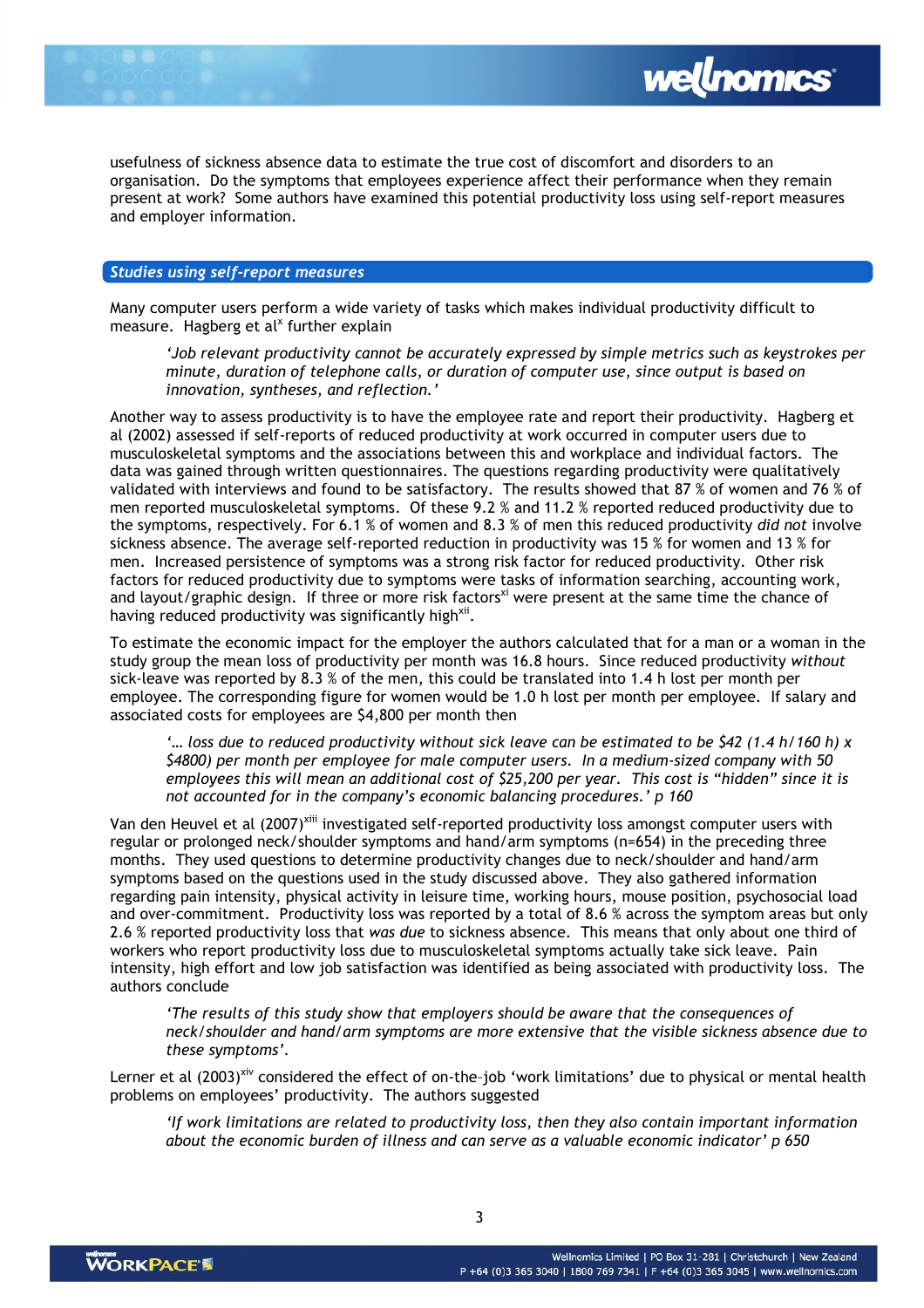



'Work limitations' were self-reported using the Work Limitations Questionnaire (WLQ), a validated instrument designed to assess the degree to which health problems interfere with performing work activities. It includes four scales of job demands: time or scheduling demands, output demands, physical work demands and mental-interpersonal demands. Productivity was measured using data collected by the employer regarding number of calls answered and rates of merchandise units processed in an organisation which included call centres and distribution centres. They found that work productivity was significantly associated with limitations in time or scheduling demands, physical job demands and output demands. The authors calculated that for every 10 % increase in on-the-job limitations, total employee work productivity declined 4 to 5 %. They go on to suggest

'Quantifying how work limitations influence work productivity and, thus, the costs of illness will be useful for planning and evaluation disease or disability management program, testing the outcomes of medical interventions, and crafting health policy.' p 657

#### **Summary**

Though there are few studies which have examined the effects of musculoskeletal discomfort and disorders on productivity, those that have suggest:

- 1. Sickness absence is not the only source of lost productivity resulting from discomfort and disorders.
- 2. Experiencing discomfort and disorders while still present at work results in a loss of productivity for some workers (reported as 6 % to 9 % of workers).
- 3. Both physical and psychosocial factors influence productivity loss due to symptoms.
- 4. Estimates of productivity loss can be used to calculate the 'hidden' costs of musculoskeletal discomfort and disorders.

# Implications

- It is important that organisations consider the degree and cost of productivity loss due to musculoskeletal discomfort and disorders if they are to improve efficiency.
- By targeting the factors which are associated with the loss of productivity due to musculoskeletal symptoms an organisation can expect to improve productivity and to see a better return on investment for interventions aimed at decreasing the impact of musculoskeletal discomfort and disorders.

# References

l

<sup>4</sup> Jensen, C., Søgaard, K., Finsen, L., Christensen, H (2002) Musculoskeletal symptoms and duration of computer and mouse use, International Journal of Industrial Ergonomics, 30: 265-275

<sup>&</sup>lt;sup>1</sup> Hagberg, M. and Sundelin, G. (1986) Discomfort and load on the upper trapezius muscle when operating a word processor. Ergonomics 29,12,1637-1645

 $^2$  Ong, C-N. (1992) Musculo-skeletal disorder, visual fatigue and psychological stress of working with display units: current issues and research needs. In H.Luczak, A.Cakir and G. Cakir (eds) Work with Display Units 92: Proceedings of the third International Scientific Conference on work with Display Units.Technische Universitat Berlin, 221-228

 $^3$  Hales, T.R; Sauter, S.L; Peterson, M.R; Fine, L.J; Putz-Anderson, V; Schleifer, L.R; Ochs, T.T. and Bernard, B.P. (1994) Musculoskeletal disorders among visual display terminal users in a telecommunications company. Ergonomics 37,10,1063-1621